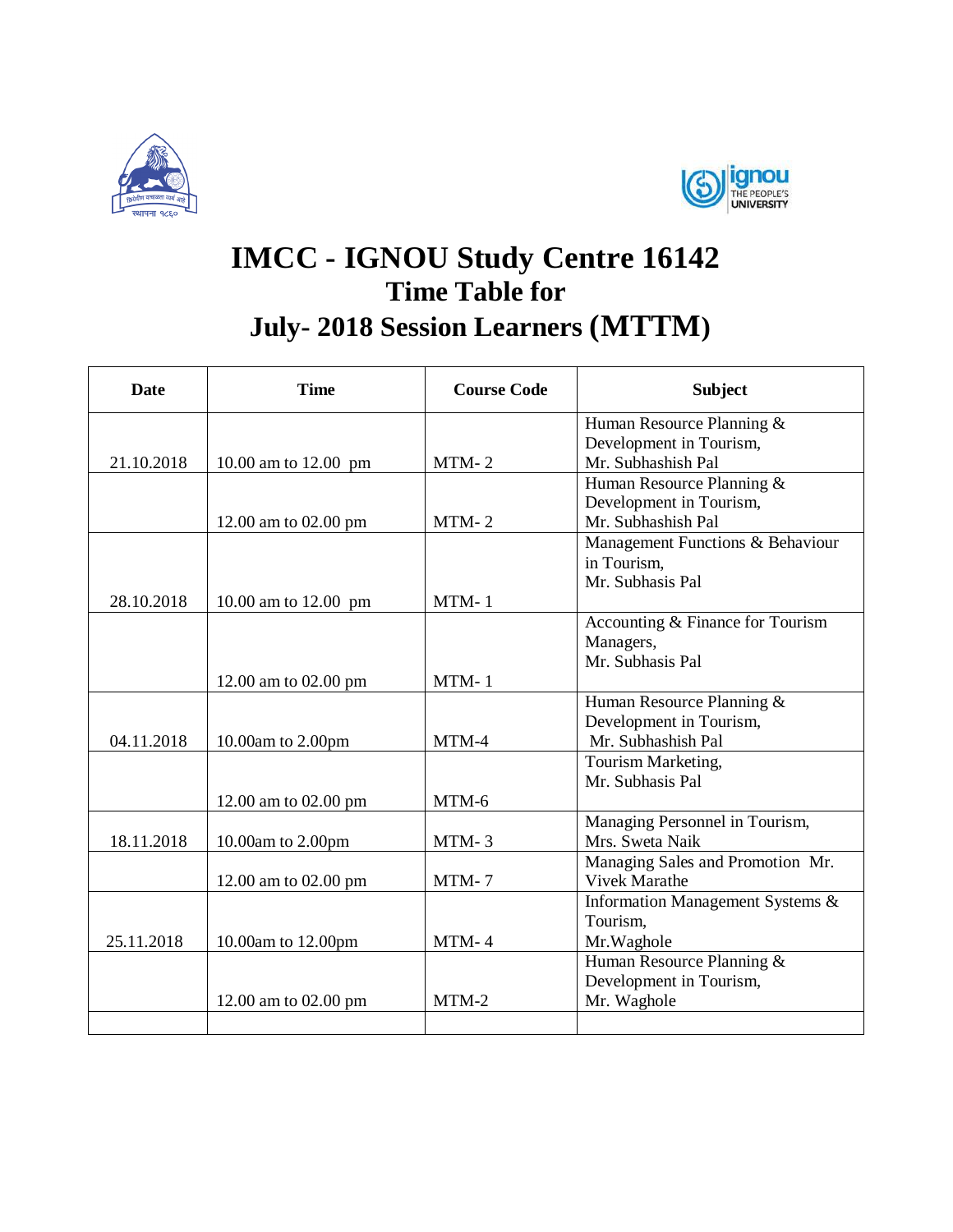



## **IMCC - IGNOU Study Centre 16142 Time Table for July- 2018 Session Learners (BTS)**

| <b>Date</b> | <b>Time</b>          | <b>Course Code</b> | <b>Subject</b>                          |
|-------------|----------------------|--------------------|-----------------------------------------|
|             |                      |                    | <b>Foundation Tourism Development</b>   |
|             |                      |                    | Operations & Case Studies,              |
| 21.10.2018  | 10.00 am to 12.00 pm | $TS - 02$          | Dr. Akhilesh Panday                     |
|             |                      |                    | <b>Foundation Tourism Development</b>   |
|             |                      |                    | Operations & Case Studies,              |
|             | 12.00 am to 02.00 pm | $TS-02$            | Dr. Akhilesh Panday                     |
|             |                      |                    | <b>Foundation Course in Tourism Mrs</b> |
| 28.10.2018  | 10.00 am to 12.00 pm | $TS - 01$          | Naik                                    |
|             |                      |                    | <b>Foundation Course in Tourism Mrs</b> |
|             | 12.00 am to 02.00 pm | $TS - 01$          | <b>Naik</b>                             |
|             |                      |                    | Foundation Course in English,           |
| 04.11.2018  | 10.00am to 2.00pm    | $FEG-I$            | Dr. Akhilesh Kumar Pandey               |
|             |                      |                    | Foundation Course in English,           |
|             | 12.00 am to 02.00 pm | $FEG-I$            | Dr. Akhilesh Kumar Pandey               |
|             |                      |                    | Foundation Course in English,           |
| 18.11.2018  | 10.00am to 2.00pm    | FEG-II             | Dr. Akhilesh Kumar Pandey               |
|             |                      |                    | Foundation Course in English,           |
|             | 12.00 am to 02.00 pm | $FEG-II$           | Dr. Akhilesh Kumar Pandey               |
|             |                      |                    | Foundation Course in Tourism Mrs        |
| 25.11.2018  | 10.00am to 12.00pm   | TS-01              | Sweta Naik                              |
|             |                      |                    | Foundation Course in Tourism Mrs        |
|             | 12.00 am to 02.00 pm | $TS - 01$          | Sweta Naik                              |
|             |                      |                    |                                         |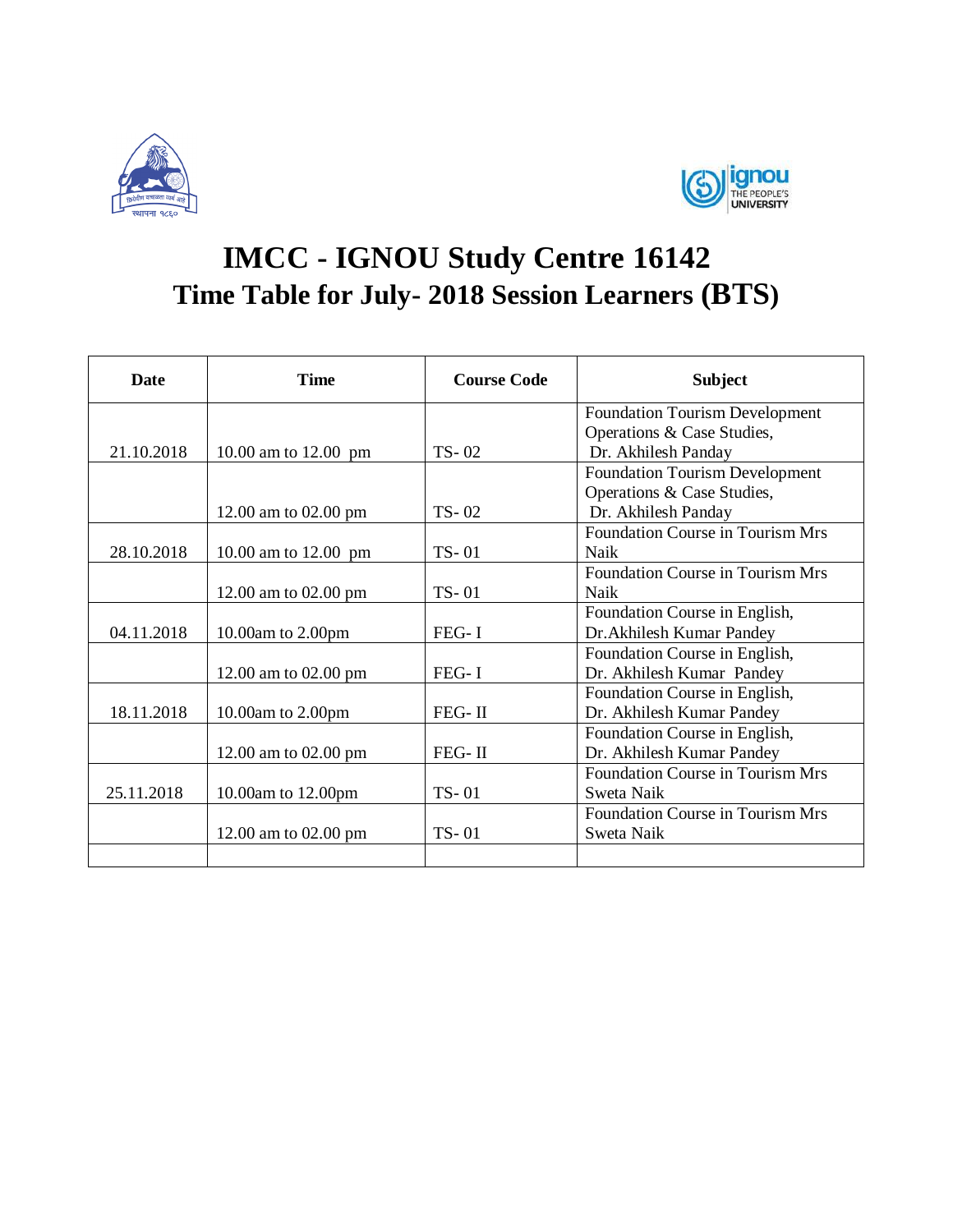

## **IMCC - IGNOU Study Centre 16142 Time Table for July- 2018 Session Learners (MP)**

| Date       | <b>Time</b>           | <b>Course Code</b> | <b>Subject</b>                       |
|------------|-----------------------|--------------------|--------------------------------------|
|            |                       |                    | Economic and Social Environment Mr.  |
|            |                       |                    | Gajanan Nerkar                       |
| 21.10.2018 | 10.00 am to 12.00 pm  | $MS-03$            |                                      |
|            |                       |                    | Economic and Social Environment Mr.  |
|            |                       |                    | Gajanan Nerkar                       |
|            | 12.00 am to 02.00 pm  | $MS-03$            |                                      |
|            |                       |                    | Management Functions & Behavior      |
| 28.10.2018 | 10.00am to 12.00pm    | $MS-01$            | Dr. Akhilesh Pandey                  |
|            |                       |                    | Management Functions & Behavior      |
|            | 12.00am to $2.00$ pm  | $MS-01$            | Dr. Akhilesh Pandey                  |
|            |                       |                    | Management of Human Resources,       |
| 18.11.2018 | 12.00am to $2.00$ pm  | $MS -2$            | Mr. Subhasis Pal                     |
|            |                       |                    | Management of Human Resources,       |
|            | 12.00am to 2.00pm     | $MS -02$           | Mr. Subhasis Pal                     |
|            |                       |                    | Accounting and Finance for managers, |
| 25.11.2018 | 10.00am to $2.00$ pm  | $MS-04$            | Dr. Akhilesh Kumar Pandey            |
|            |                       |                    | Accounting and Finance for managers, |
|            | 12.00 am to $2.00$ pm | $MS-04$            | Dr. Akhilesh Kumar Pandey            |
|            |                       |                    |                                      |